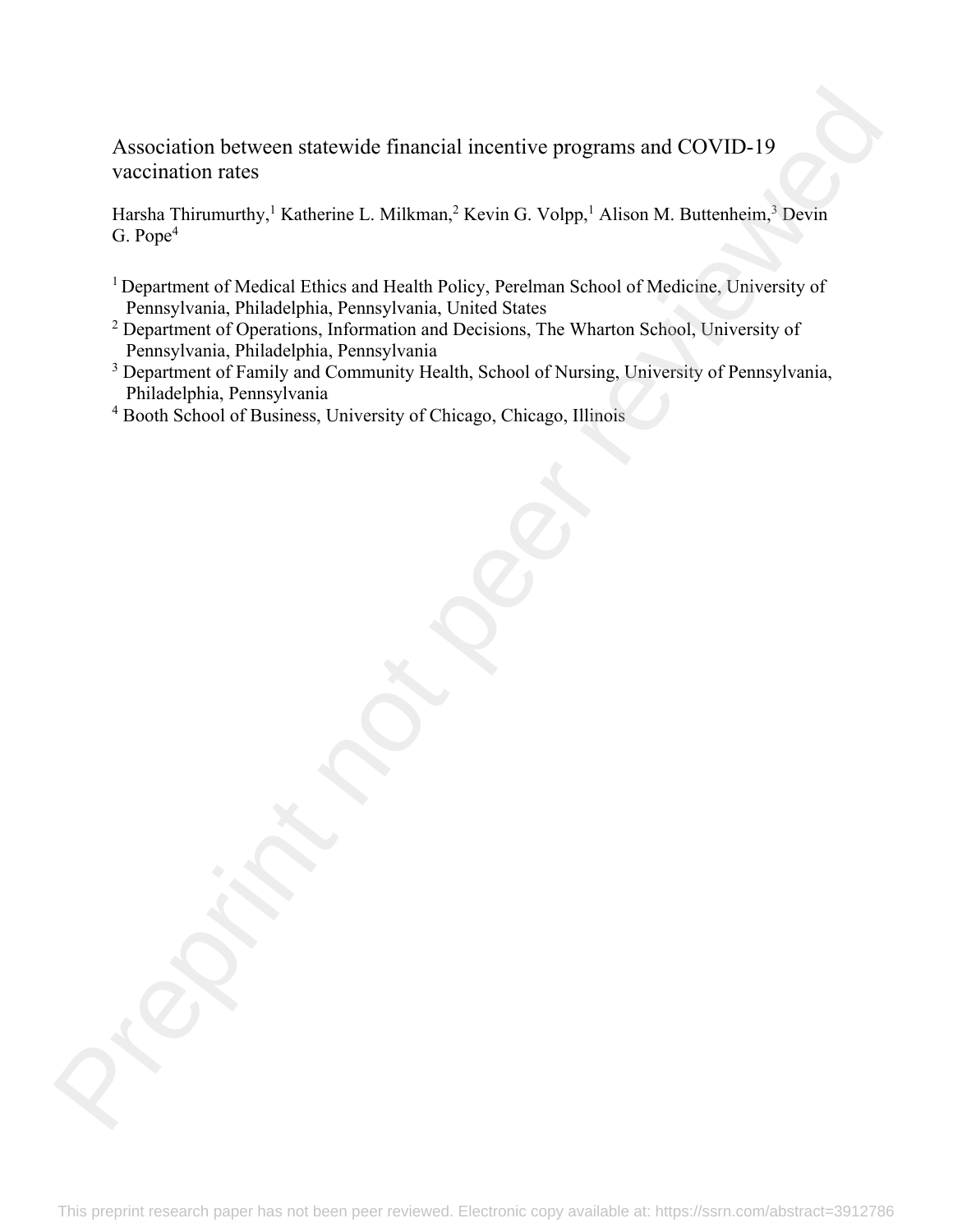## **Abstract**

To encourage COVID-19 vaccination, many states in the US have introduced financial incentives ranging from small, guaranteed rewards to lotteries that give vaccinated individuals a chance to win \$1 million or more. We compiled information on statewide incentive programs along with data on daily vaccine doses administered per 100,000 individuals in each state. Leveraging variation across states in the daily presence of incentives, we used difference-indifferences regressions to examine the association between these incentive program indicators and vaccination rates. Difference-in-differences analysis showed that 24 statewide incentive programs were associated with a non-significant relative decline in daily vaccination rates of 8.9 per 100,000 individuals (95% CI [-64.3,46.5]; p=0.75). Furthermore, there was no significant difference in vaccination trends between states with and without incentives in any of the 14 days before or after incentives were introduced. Lotteries and other incentives offered by 24 states were not associated with a significant change in COVID-19 vaccination rates. More substantial incentives or mandates may be necessary to raise vaccination rates. Abstract<br>To ensuringe COVID-19 vincinntian, many states in the US have introduced financial<br>To ensuring comparing from small, guaranteed rewards to batteries that give vaccinated individuals a<br>change with that on dualy vac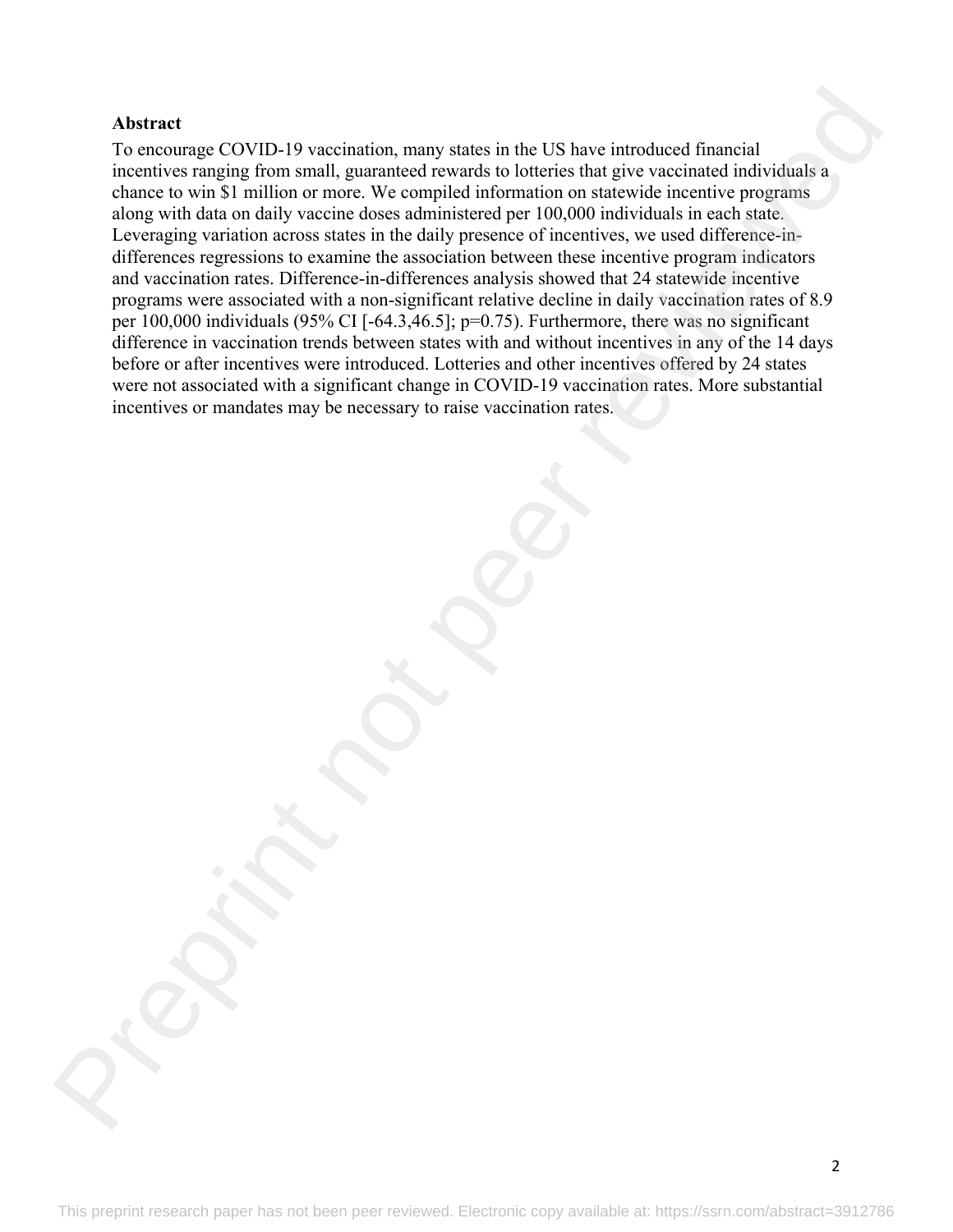**Introduction.** Despite widespread availability of COVID-19 vaccines, about half of Americans are not fully vaccinated and vaccination rates have declined in recent months. To encourage vaccination, many states have introduced financial incentives ranging from small, guaranteed rewards (e.g., free beverages, gift cards) to lotteries that give vaccinated individuals a chance to win \$1 million or more. However, it is unclear whether the various statewide incentive programs have been effective. Evaluations of the first vaccine lottery in Ohio have been inconclusive.<sup>1,2</sup> We examined the association between statewide incentive programs and COVID-19 vaccination rates.

**Methods**. We compiled information on statewide incentive programs from the National Governors' Association<sup>3</sup> and Google News. For each program, we recorded the start date (when vaccinations were first incentivized), end date, and incentive type (lottery or guaranteed). For states with multiple programs, we recorded dates for the program with the highest expected value. We calculated the number of vaccine doses administered daily per 100,000 individuals in each state with data from the US Centers for Disease Control and Prevention,<sup>4</sup> focusing on the period April 1, 2021 (before the first statewide incentive program) to July 29, 2021.

For each state-date combination, we defined an indicator variable reflecting an active incentive program and indicator variables for each of the 14 days before and after incentive programs were introduced. Leveraging variation across states in the daily presence of incentives, we used difference-in-differences regressions<sup>5</sup> to examine the association between these incentive program indicators and vaccination rates. This approach meant that states with incentive programs were also part of the comparison group during periods when incentives were not in effect. In addition, for the 14 days before and after incentive programs were introduced, we compared trends in vaccination rates between states with and without incentive programs. We included state and date fixed effects to adjust for time-invariant differences across states in vaccination rates and for national trends. We clustered standard errors at the state level. All analyses were conducted using Stata version 17.0 (StataCorp). Introduction. Despite widesproad availability of COVID-19 vaccines, about half of Americans<br>revortinging and section and the controller anti-section in recent moduling the rest of the controller and the section in the sec

**Results**. Twenty-four states introduced vaccination incentive programs during the study period (**Table**). The median (interquartile range) percent of the population that was fully vaccinated when incentives began was  $43.8\%$  (39.3%-47.2%). Among the 24 states, daily vaccination rates declined in the 14 days post-incentives (351/100,000 individuals) compared to 14 days preincentives (486/100,000 individuals). During comparable 14-day periods, vaccination rates also declined in 26 states without statewide incentive programs (351/100,000 individuals preincentive, 272/100,000 individuals post-incentive). Difference-in-differences analysis showed that incentive programs were associated with a non-significant relative decline in daily vaccination rates of 8.9 per 100,000 individuals (95% CI [-64.3,46.5]; p=0.75). Furthermore, there was no significant difference in vaccination trends between states with and without incentives in any of the 14 days before or after incentives were introduced (**Figure**).

**Discussion.** Lotteries and other incentives offered by 24 states were not associated with a significant change in COVID-19 vaccination rates. Confidence intervals for our analyses indicated there was insufficient statistical power to detect small effects of incentives, but that increases of >10% in daily vaccination rates can be ruled out. Many factors likely explain our findings. With about 40% of individuals already fully vaccinated when incentives were introduced, small rewards (e.g., \$5-\$50) or low-probability lotteries may have been insufficiently

3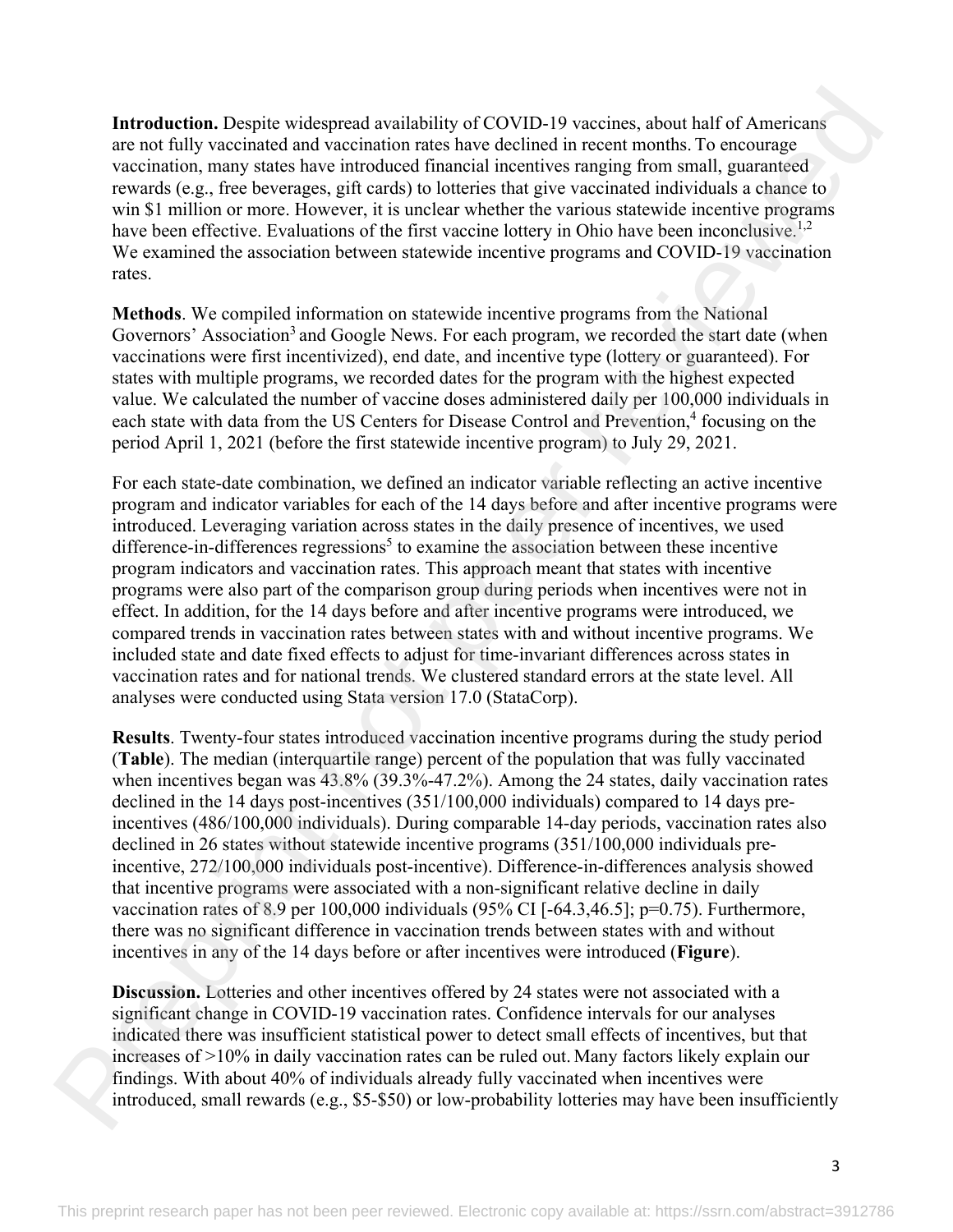persuasive to unvaccinated individuals. Incentives have been effective in other contexts,<sup>6</sup> but their impact may be attenuated if misinformation or distrust is shaping vaccine intentions. Low awareness of incentive programs may also reduce effectiveness. A limitation of the study is that employer or local government incentive programs could have dampened the effects of statewide programs. More substantial incentives or mandates may be necessary to raise vaccination rates. persuasive to unvariented individuals. Incentives have been effective in other contexts,<sup>4</sup> but<br>their imperse range be streamed if misinformation or distribution for the study is their<br>waveness of the energy me transformat

## **ACKNOWLEDGMENTS**

**Additional Contributions:** We are grateful for research assistance provided by Julia An, School of Arts and Sciences, University of Pennsylvania.

## **REFERENCES**

1. Barber A, West J. Conditional Cash Lotteries Increase COVID‐19 Vaccination Rates. Available at SSRN. Accessed August 1, 2021. https://ssrn.com/abstract=3894034

2. Walkey AJ, Law A, Bosch NA. Lottery‐Based Incentive in Ohio and COVID‐19 Vaccination Rates. *JAMA* 2021 Jul 2. Epub ahead of print.

3. National Governors Association. COVID‐19 Vaccine Incentives. Accessed July 30, 2021. https://www.nga.org/center/publications/covid-19-vaccine-incentives/

4. US Centers for Disease Control and Prevention. COVID‐19 Vaccinations in the United States, Jurisdiction. Accessed July 30, 2021. https://data.cdc.gov/Vaccinations/COVID‐19‐Vaccinations‐in‐the‐ United‐States‐Jurisdi/unsk‐b7fc

5. Angrist J, Krueger AB. "Chapter 23 ‐ Empirical Strategies in Labor Economics." In Ashenfelter OC, Card D. eds. *Handbook of Labor Economics*. Elsevier; 1999:Chapter 23.

6. Giles EL, Robalino S, McColl E, Sniehotta FF, Adams J. The Effectiveness of Financial Incentives for Health Behaviour Change: Systematic Review and Meta‐Analysis. *PLOS ONE* 2014; 9(3):e90347.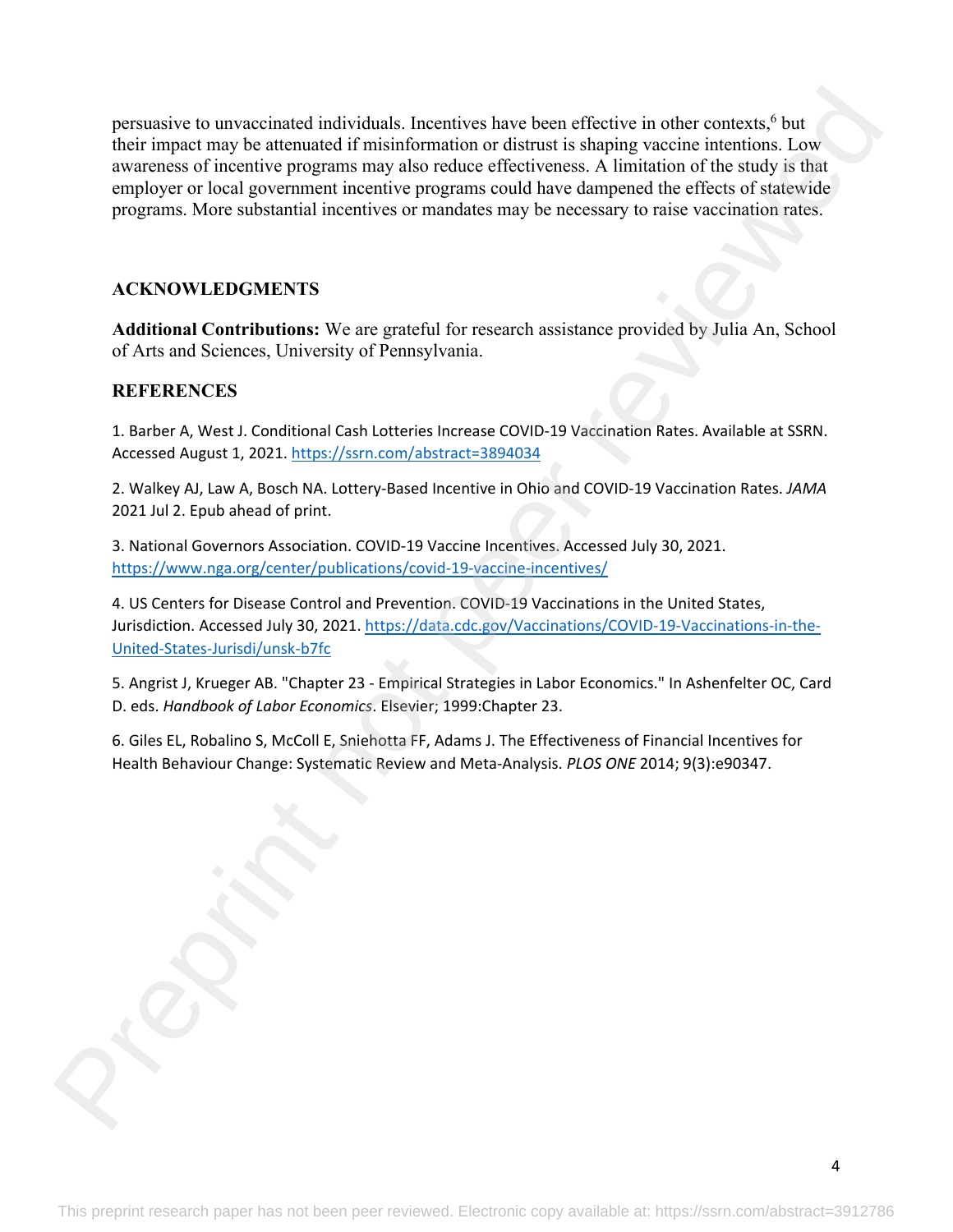**Figure. Difference‐in‐Differences Analysis of Daily Vaccination Rates in States With and Without Incentive Programs, 14 Days Before and After Start of Incentive Programs**



Coefficients and 95% confidence intervals shown from estimation of a difference‐in‐difference regression model with indicator variables for each of the 14 days before and after statewide incentive programs are introduced. For each day, the y‐axis shows the difference in daily vaccine doses administered per 100,000 individuals between states with and without statewide incentive programs, after adjusting for time‐invariant differences across states and for national trends with state and date fixed effects, respectively.